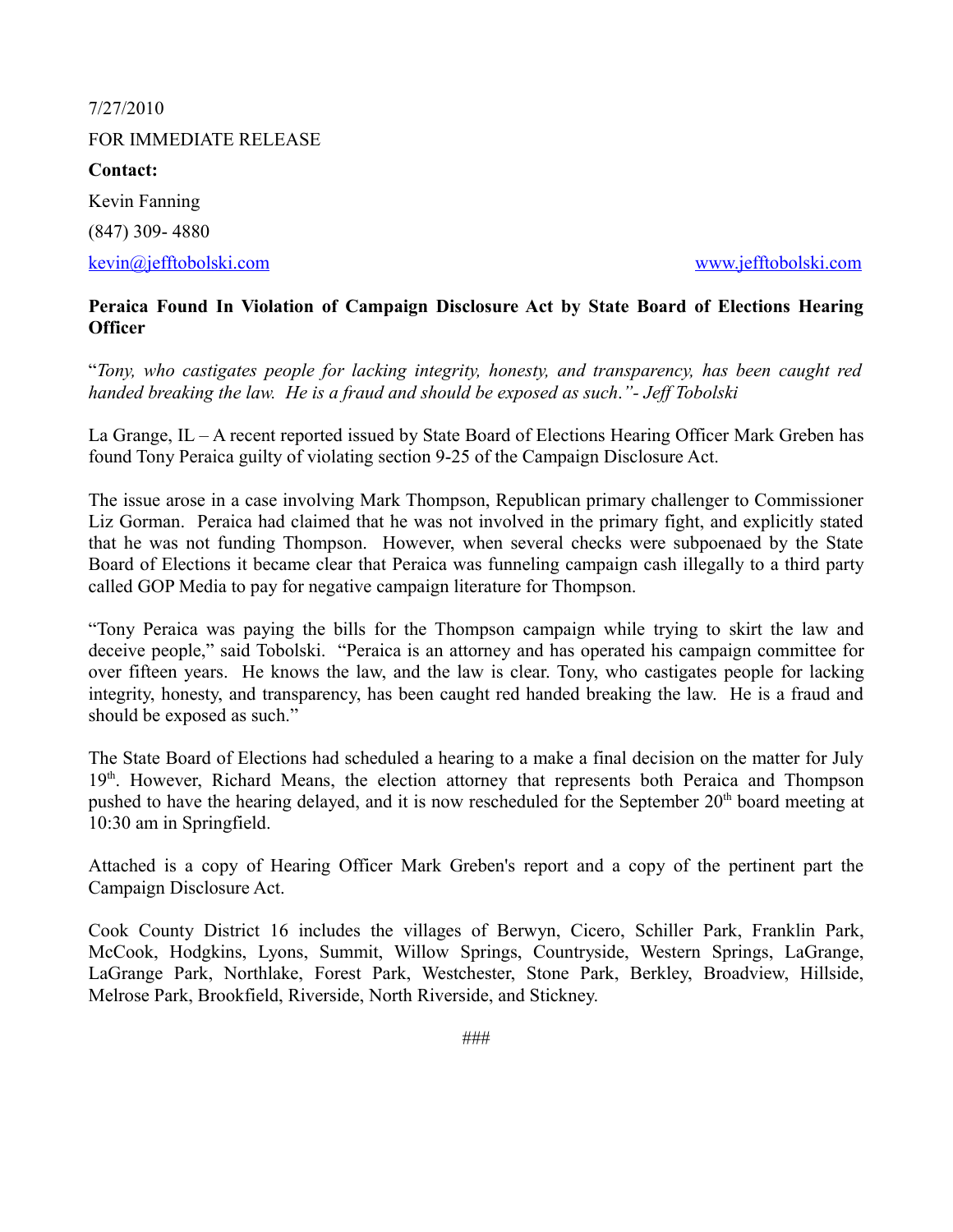1020 S. Spring Street PO Box 4187 Springfield, Illinois 62708-4187 217/782-4141 Fax: 217/782-5959

James R. Thompson Center 100 W. Randolph Street, Ste 14-100 Chicago Illinois 60601-3232 312/814-6440 Fax: 312/814-6485

#### **STATE BOARD OF ELECTIONS STATE OF ILLINOIS**



**BOARD MEMBERS** Bryan A. Schneider, Chairman Wanda L. Rednour, Vice Chairman Patrick A. Brady John R. Keith William M. McGuffage Albert S. Porter Jesse R. Smart Robert J. Walters

**EXECUTIVE DIRECTOR** Daniel W. White July 7, 2010

Elizabeth Gorman 10834 Carolyn Court Orland Park, IL 60467

# NOTICE TO PARTIES

Dear Political Committee Officer/Representative.

Please be advised that your pending Complaint for Violation of the Campaign Disclosure Act, case number 10 CD 003 will be presented to the Board at its July 2010 meeting. Attached for your review is a copy of the Hearing Examiner's recommendation in the matter. You are welcome to attend the meeting to answer any questions the Board may have, however your presence is not mandatory. Please be aware that the enclosed recommendation is the Hearing Examiner's opinion only, and will not necessarily be the final decision by the Board.

The meeting will begin at 10:30 AM on Monday, July 19, 2010 and will be held at 1020 S Spring Street. Springfield IL. You may also attend the meeting via Video Conference at our Chicago office, located in the James R Thompson Center, 100 W Randolph, Suite 14, 100.

Any Motions regarding this matter must be made in writing and received by the General Counsel no later than four (4) days before the date of the meeting. If you have any further questions please feel free to contact our office.

mcerelv.

≀ert T. Borgs**‰**iller **Assistant Executive Director** 

RTB: sk

www.elections.il.gov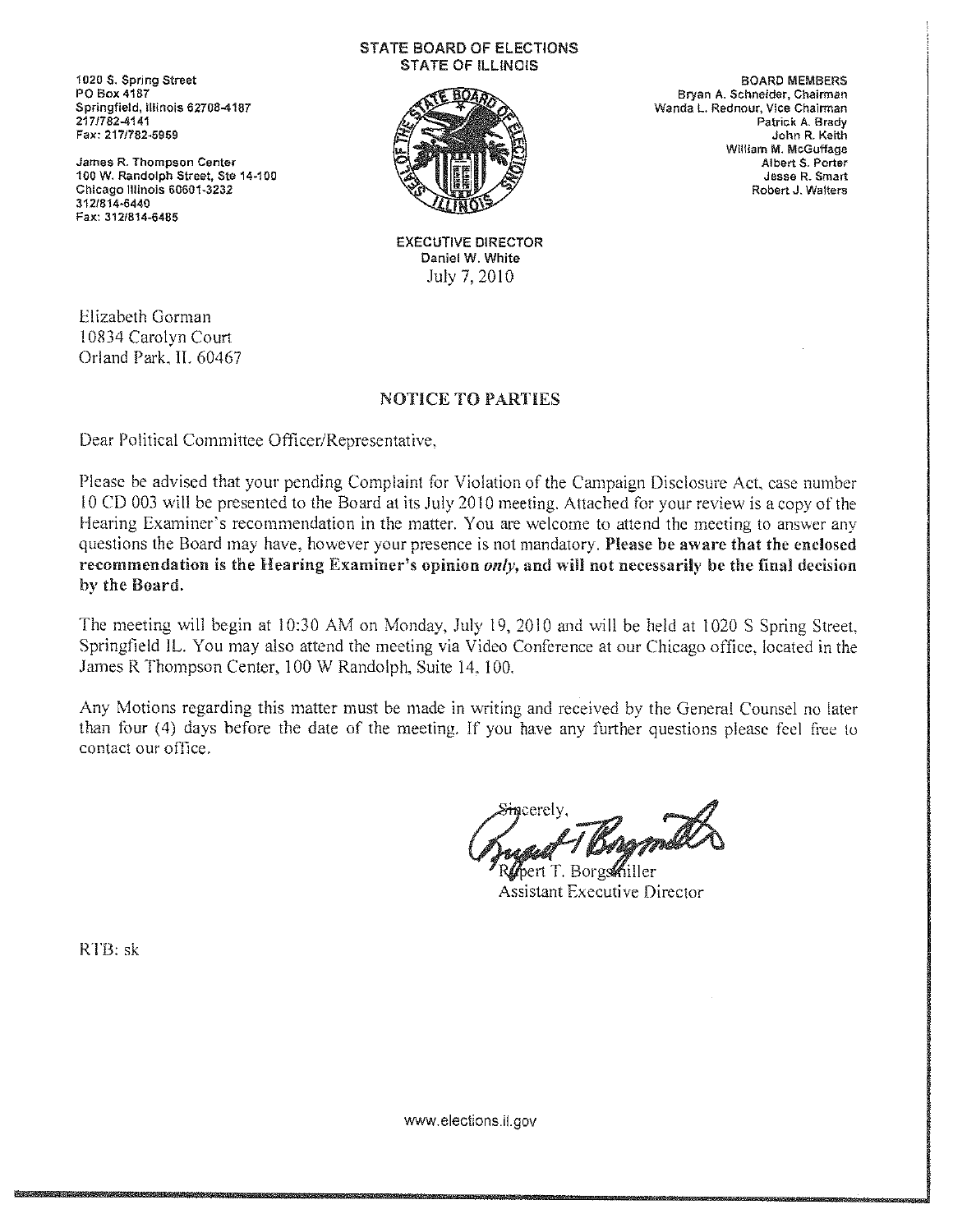# **STATE OF ILLINOIS COUNTY OF COOK**

# BEFORE THE ILLINOIS STATE BOARD OF ELECTIONS OF THE STATE OF ILLINOIS

Elizabeth Gorman Complainant

Vs.

#### **CASE NO. 10 CD 003**

Mark Thompson Campaign Committee Respondent

#### **REPORT OF HEARING EXAMINER** Public Hearing

#### PROCEDURAL HISTORY

On January 22, 2010 the above referenced Complainant filed a form D-4, Complaint for violation of the Campaign Disclosure Act wherein it is specifically alleged that pursuant to 10 ILCS 5/9-10, 11, 12, and 13 as well as 5/9-9.5 of the Act, the Respondent failed to report certain campaign expenditures and contributions. It is also alleged that certain campaign literature failed to identify Respondent as having paid for it.

On February 3, 2010, a Closed Preliminary Hearing was convened. The Complainant was represented by her attorney, Burton Odelson. The Respondent was represented by attorney Stephen Boulton. After due consideration, the Hearing Examiner made a recommendation to the Board that the Complaint was filed on justifiable grounds, and therefore further recommended that a Public Hearing be conducted.

On March 8, 2009, the Board agreed with the Hearing Examiner and found that the Complaint was filed on justifiable grounds and therefore entered an Order that a Public Hearing be conducted.

# **RESPONDENT'S MOTION**

Subsequent to the Board Order for a Public Hearing, and prior to the Public Hearing itself, on March 1, 2010, attorney Richard Means filed a Motion on behalf of the Respondent, wherein the Respondent acknowledged certain 5/9-9.5 violations for some of the above mentioned literature. However Respondent also argued that the D-2 filed for the period ending December 31, 2009 had a balance of \$11,036.50 and that at the Closed Hearing. the Complainant presented no evidence as to the cost of any of the election communication/literature in evidence, and that there was no evidence that suggested that none of the cost exceeded the amount of funds available to the Committee. Respondent also argues that there was no evidence that there were any contributions received by the Committee in excess of \$500 thereby requiring the Committee to file a Form A- I accounting for such contributions. No substantive action on the motion was taken.

# PUBLIC HEARING

After receipt of Proof of Service upon the above mentioned parties, a Public Hearing was convened on April 28, 2010. Attorney Burton Odelson appeared on behalf of the Complainant and attorney Richard Means appeared on behalf of the Respondent. At the conclusion of this hearing and at the request of the Complainant, subpoenas were issued to US bank for the purpose of obtaining additional bank records relevant to the proceeding. The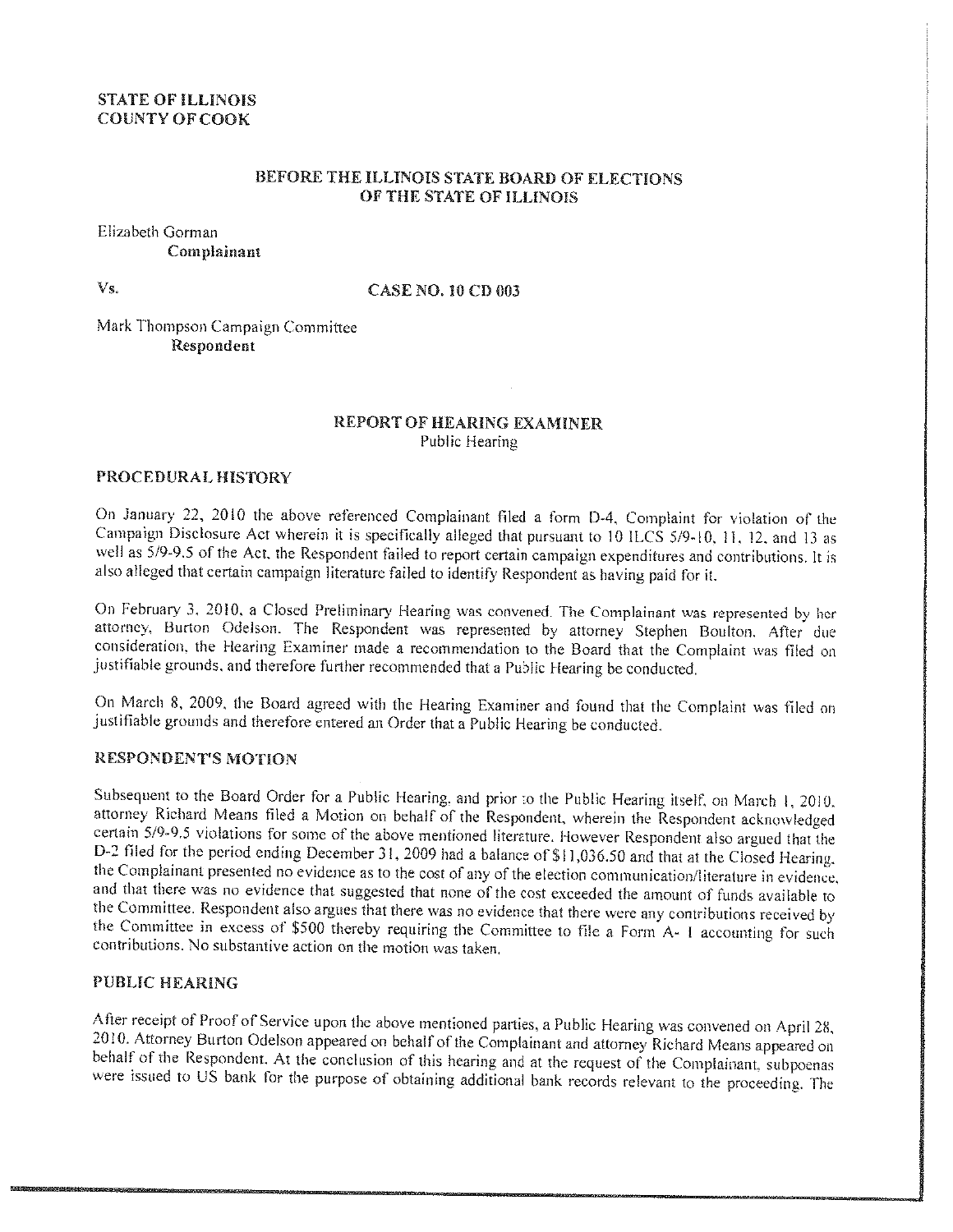matter was continued until June 9, 2010 whereupon further evidence was submitted, and closing arguments were presented by both parties.

Upon convening the April 28, 2010 hearing, the Respondent acknowledged that there were 5/9-9.5 violations for a failure to identify the Respondent/Committee as the source of payment for certain election communications identified as items 1A, B, and C respectively. In light of such acknowledgment, the Complainant rested as to this issue.

# **SUBSTANTIVE MATTERS AT ISSUE**

Deviating from conventional practice of allowing the Complainant and Respondent to present their cases sequentially, and for the purpose of administrative convenience, this Hearing Examiner allowed the Complainant to present certain items at issue, and then allowed the Respondent to the opportunity to respond as to the cost for each item.

#### **Witness Tom Swiss**

The Complainant called Mr. Tom Swiss as a hostile witness to testify as to the value of all items and describe the method of payment. Mr. Swiss worked as a volunteer for the Thompson campaign, but he also owned a political consulting company known as GOP Media. The Thompson campaign, retained to GOP Media to produce material and perform other activities related to the Thompson campaign.

It is very important to note, that a central theme to Mr. Swiss's testimony was that the Respondent's/Committee (Thompson campaign) "reimbursed" GOP Media for the expenses GOP incurred related to the Thompson cumpaign. These reimbursements came in the form of checks (contributions) that were payable to the Respondent/Thompson's Committee, and then tendered to GOP media for Mr. Swiss to deposit into the GOP Media account.

#### Exhibit A-"Robocalls"

During the months of December 2009 and January 2010, GOP Media incurred approximately \$3200 in costs for Robocalls that were used in Mark Thompson's campaign for Cook County Board. Swiss charged these calls to his credit card. Swiss claimed that these expenses were paid out of the \$11,200 dollar balance that was on hand at the close of the December 2009 filing period, however he offered no evidence to support said claim.

Exhibit  $# 1$ . Campaign literature that both parties stipulated were not related to the County Board campaign. Complainant withdrew this item. Exhibit  $# 2$ . This was a certain letter that went to "Hard Republicans" in January 2010. All costs (production, and mailing) associated with this document totaled \$375. Paid for by the GOP Media, but reimbursed by the Respondent/Thompson Committee in the manner described above. Exhibit # 3. Email designed by Swiss (value not identified) and emailed to approximately 700 people at a cost that was not elicited. Exhibit  $#$  4. Election communication that witness asserted was not related to his work for the County Board campaign. Complainant withdrew this item. Exhibit # 5. This is the literature that was associated with the envelope known as exhibit 2 discussed above. Again, the total cost for both exhibits 2 and 5 were \$375. Exhibit #6. A billboard truck. Swiss contends that the truck was from "volunteers" and therefore the cost was "nothing". He later admitted it was "donated" by volunteers. He stated it was used during January of 2010 and that the owner was someone named Jim Brookman. He claimed that the estimated expenses (400-500 dollars) for the art work was paid for previously and was listed on a previous report. He also testified that gas was paid for by Jim Bookman himself, but he did not know how much the gas cost. No A-1 was filed in relationship to this truck. Exhibit #7. More election communication with a production cost of \$668 and postage of \$1476. This was sent in January 2010 to about 7000 homes. Again, Swiss contends it was paid for by GOP Media, and the Respondent/Committee reimbursed GOP. Exhibit # 8. Another 7000 piece mailing in which GOP Media paid \$1411 in postage, and \$550.00 in production costs. There was approximately an additional \$79 cost associated with a Mark Thompson web site.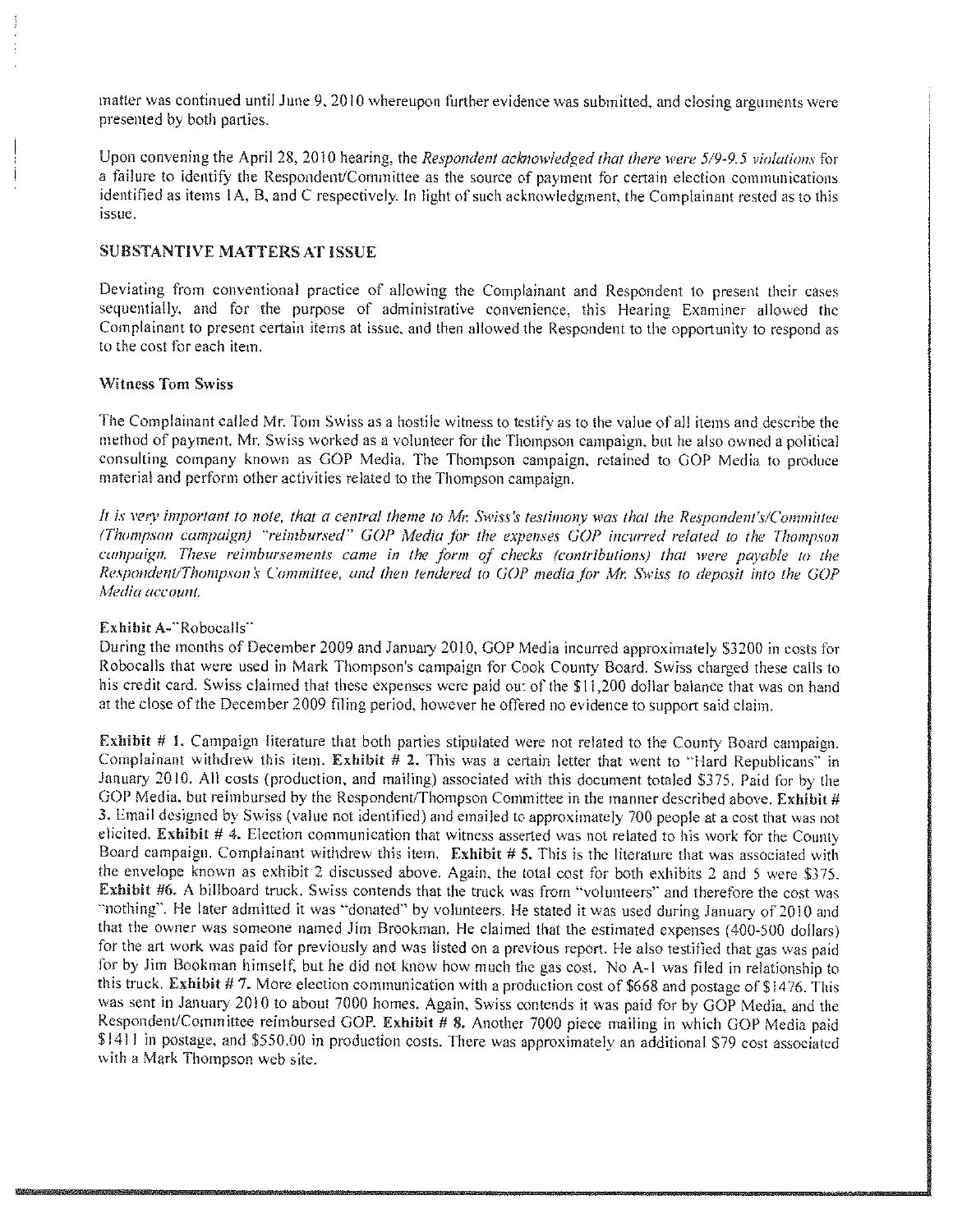# **Witness Mark Thompson**

Complainant questioned witness Mark Thompson claimed he did not handle the finances, and he could not explain why his contributions went directly to GOP Media and were not deposited directly into his Committee. In fact, when asked (at least twice) about who paid for certain election communications, he claimed he did not know and that the campaign manager had the information. He furthermore admitted that his previous legal representation at the close Preliminary Hearing was handled by Steve Bolton, a "friend." He furthermore testified that he had "no knowledge of the details" regarding contributions that were originally made to his campaign, but then went to GOP Media as opposed to being deposited to his campaign committee account.

## June 9, 2010 Hearing

On June 9, 2010, this hearing resumed for the purpose of examining the evidence sent by US Bank, following a subpoena submitted to them commanding that they produce the fronts and backs of any check as well as deposit slips involving the GOP Media account from the period beginning January 1, 2010 through February 2, 2010.

Mr. Tom Swiss testified that he was in control of the financial affairs of the Respondent Committee which included accounting for both contributions and expenditures. He furthermore testified that there were certain contributions that were reported as contributions in the Semi Annual Report for the period ending December 2009, but were in fact not received until after January 1, 2010. Again he reiterated that several of said contributions were deposited into the GOP Media accounting(s) for the purpose of the Respondent/Mark Thompson Committee.

Of particular interest were two contributions. Regarding the first one, Swiss testified that one of the checks for the Mark Thompson committee was deposited into his personal account as opposed to the GOP Media account. This check was a contribution from Stephen Bolton, which was reported on the Respondent's December 2009 Semi Annual Report as a contribution for \$2000, even though \$1000 of this contribution was not received until after January 1, 2010. The second item was a check dated January 20, 2010 from Citizens for Peraica payable to GOP Media in the amount of \$1000. Mr. Swiss testified that this check was given to GOP Media for the benefit of the Respondent/Committee as part of a \$2000 "Transfer In" that was previously reported as received by the Respondent/Committee on December 15, 2009.

#### **ANALYSYS**

At the onset of this hearing, this Hearing Examiner was aware of the fact that at the close of the December 2009 reporting period the Respondent/Committee had approximately \$11,300 at its disposal to spend for costs (expenditures) incurred by the Thompson campaign for the office of Cook County Board of Commissioners. 1 was also cognizant of the fact that while there are strict reporting requirements for contributions received prior to an election, expenditures need not be accounted for until the Semi Annual Report is filed for the period in which those expenditures are incurred.

Based on the testimony given by both Tom Swift, a sometimes volunteer for the Respondent, and sometimes Independent Contractor for the Respondent in the name of GOP Media, the amount of money spent on the various forms of election communications spent in Mr. Thompson's campaign could have easily been paid for by the available funds as reported in the Respondent/Committee's December 2009 Semi Annual Report. The costs never approached the \$11,300 the Committee had available for such expenses. However, at hearing the Respondent stated that some of these cost were in fact paid for by some rather unconventional means. Contributions given to the Respondent were never deposited and accounted for by the Respondent but in fact routinely given to Mr. Swiss of GOP Media to pay for expenses that were related to the campaign. This included some of the expenses outlined above.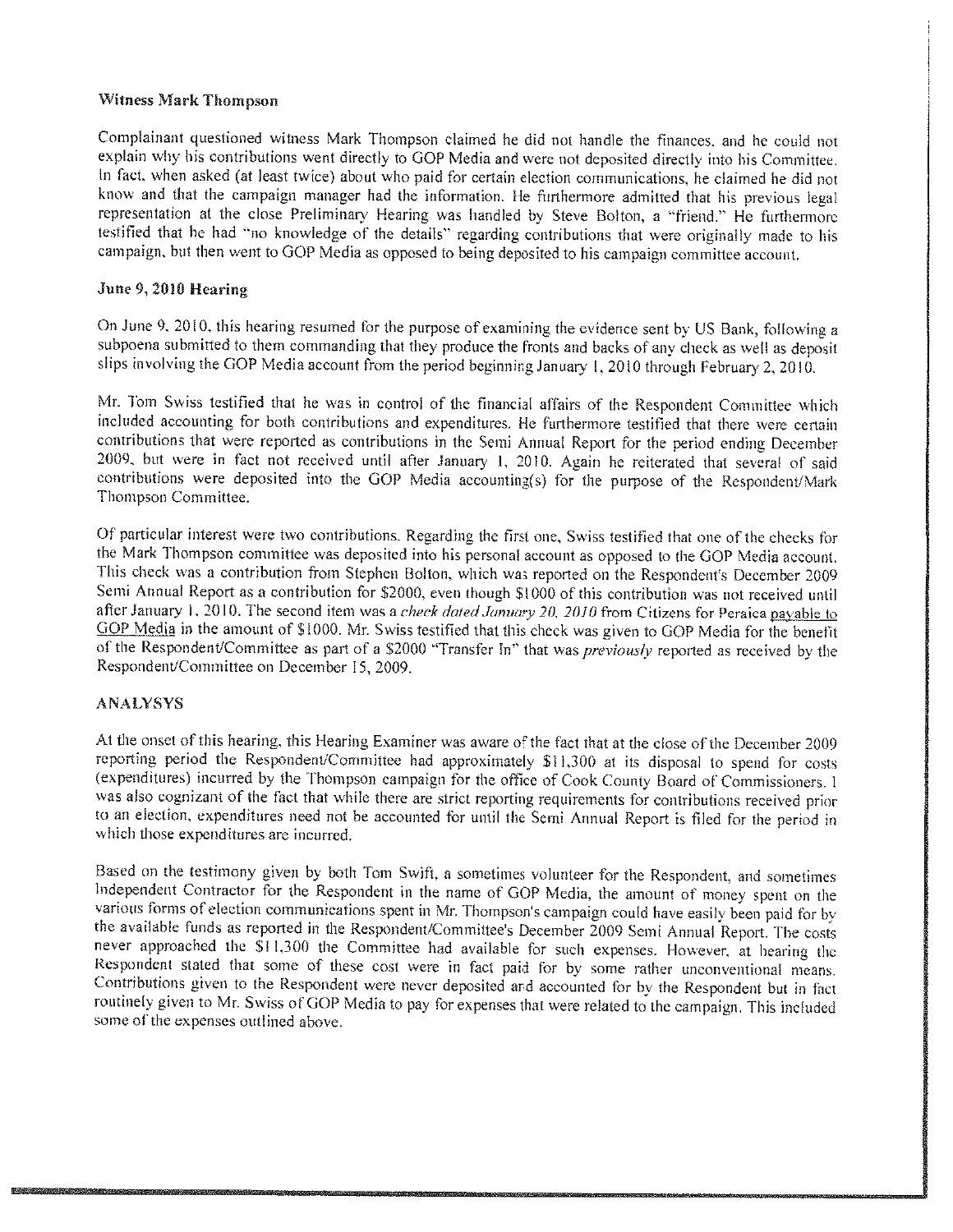# **IRREGULAR AND NON REPORTING**

The reporting methods utilized by the Respondent/Committee were cavalier and informal. I find this particularly problematic in light of the fact that Mr. Thompson has had Committee on file with the SBE for approximately 15 years, and he should have therefore been familiar with basic reporting practices. In both the April 28, 2010 and June 9, 2010 hearing, Mr. Swift made it clear that as the person primarily responsible for the financial affairs of the Committee (albeit not the Treasurer), it was a routine practice for the Committee to receive contributions from third parties, only for the Committee to tender said checks to GOP Media to reimburse (pay) GOP Media for said expenses related to Mr. Thompson's campaign. This practice apparently began before the filing of the December 2009 Semi Annual Report. This is problematic for several reasons. Sections 9-1.4 and 9-1.5 define what is both a contribution and expenditure respectively. The conduct as described above clearly falls outside of the statutory scheme for the reporting of contributions and expenditures. In fact, the type of conduct described above makes it difficult to determine whether both contributions and expenditures were properly reported for the reporting period ending December 2009 as well as during the A1 reporting period prior to the February 2010 Primary Election. Section 9-11 specifically sets forth the manner in which contributions in aggregate amounts or value exceeding \$150 must be reported. The name, address, and dates of said contributions must be reported. Mr. Swift's practice of directing these contributions in excess of \$150 to his GOP Media account, and in one case his own personal bank account makes it impossible to determine if the Respondent/Committee's December 2009 Semi Annual Report is an accurate depiction of the financial affairs of this committee. It should be noted that while there is no evidence to suggest that the reports as filed are not accurate, the reporting practices engaged in by this committee were out of the ordinary and seemingly not consistent with the type of transparency that the above mentioned statutes seek to achieve. Also, Section 100.70 of the Board Rules, specifies that in instances where a particular expense incurred by a committee results in a particular payee being merely a conduit for the payment of a particular item or service, this cost is still to be considered an "expense" within the meaning of the act, and not a reimbursement for that particular cost. When the Respondent/Committee passed on checks payable to the Thompson campaign to pay GOP Media, the Respondent appears to have done two things. First, there was a failure to properly account for the contributions received by the Committee, and second it appears that the Committee was "reimbursing" GOP Media for expenses incurred on behalf of the Committee, and not recognizing them as an actual expense incurred by the Committee.

Consistent with the above statutory requirements, the Respondent's reporting of contributions on the December 2009 Semi Annual Report that were not actually received until January of 2010 were also violations. I know of no instance where a committee was allowed to report contributions as received merely based upon merely on a " promise" to submit a contribution at some future point in time. There is no statute or Board Rule that allows for said conduct. Therefore, in this instance the contributions by Mr. Peraica and Mr. Bolton that were reported on the December 2009 Semi Annual Report, but were in fact received either in whole or in part violated the above cited sections in that they were not actually received when the Respondent/Committee claimed to have received them.

Of particular note is the Respondent's reporting the receipt of a \$2000 "Transfer In"(Exhibit #1) Contribution on December 15, 2009 from Citizens for Peraica in which part of this contribution was received in the form of a \$1000 check payable to GOP Media (not the Respondent/Committee) in January 2010. (Exhibit # 2). Oddly enough, a review of the Semi Annual Report for Citizens for Peraica for the period ending December 2009, does not even show a December 15<sup>th</sup> Transfer Out to the Respondent's Committee. This is a major discrepancy that requires further explanation on behalf of the Respondent. However, this very act amounts to violations of the Campaign Disclosure Act. Section 9-25 of the Act specifically states that no person shall make a contribution in the name of another and no committee can knowingly accept a contribution made by one person in the name of another person. Clearly the \$1000 check from Citizens for Peraica to GOP Media was made for the benefit of Mark Thompson and therefore violates this statute. At the same time, because this check was given and accepted by the Respondent/Committee Mark Thompson in January of 2010, a Form A-1 should have been filed. Additionally, the same can be said of Stephen Bolton's \$1000 contribution in January. While it was reported as part of a \$2000 contribution on the Respondent's December 2009 Semi Annual Report (Exhibit # 3), Mr. Swiss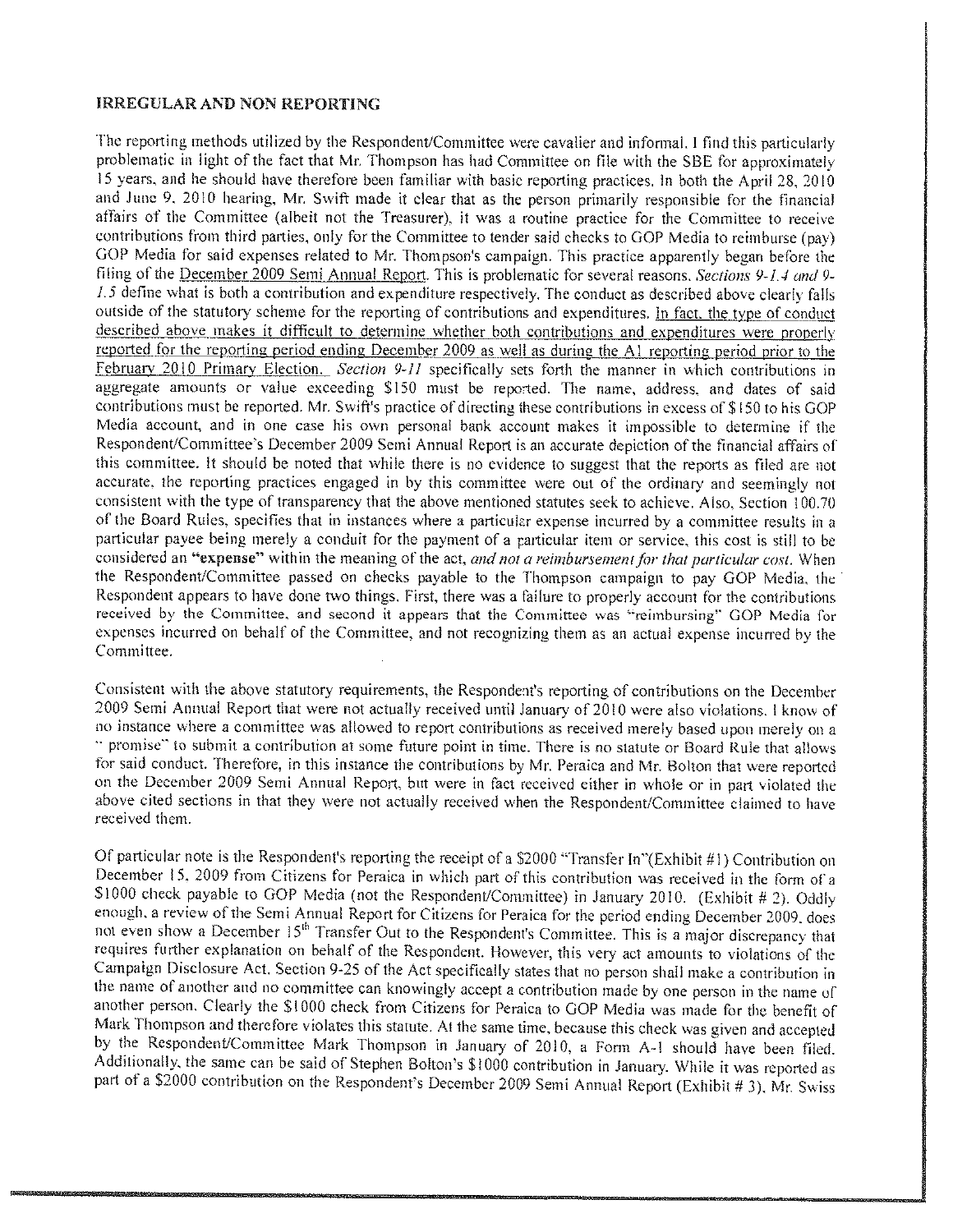testified that \$1000 of this money was received in January of 2010 and as a result, a second Form A-1 should have been filed for this contribution.

It should also be noted that even the cost of the Billboard truck could not be ascertained. Mr. Swiss claimed it was donated by a friend (Jim Bookman). Surely the rental cost of such an item that was used during the month of January (time unknown) conceivably had a value in excess of \$500. Again, no attempt was made to account for the value for the time it was used, or the fuel consumed. This was clearly an In-Kind contribution of some sort.

Lastly, the Respondent stipulated to the fact that there was a 9-9.5 violation for a failure to provide the source of payment for certain election communications. This being the case, and now being aware of said violation and promising not to violate this section in the future, it is my opinion that no further action be taken in this regards.

# **RECCOMENDATIONS**

In light of the above this Hearing Examiner recommends the following:

- 1. That the Board find that the Respondent failed to file two form A-1s in a timely manner because Respondent failed to report two contributions in excess of \$500 that were received by the Respondent/Committee in January 2010. (Peraica and Bolton contributions)
- 2. That the Board find that the Respondent violated section 9-25 of the Campaign Disclosure Act when the Respondent accepted a contribution in the name of another, (Peraica contribution to GOP Media on behalf of Thompson)
- 3. That based on the irregular practices of accounting for both contributions and expenditures as described above, the Board order that appropriate Campaign Disclosure staff to audit the committee to insure that all contributions and expenses have been properly accounted for.
- 4. That the Board order the Respondent to only report contributions in instances when money is actually received and services have actually been rendered and not report contributions of any form where the Respondent Committee in fact has not received them.
- 5. That the Board issue any other order that they deem appropriate to insure proper compliance with all of the provisions of the Campaign Disclosure Act and that a failure to abide by said order(s) will result in a possible fine for each violation.

Dated: July 7, 2010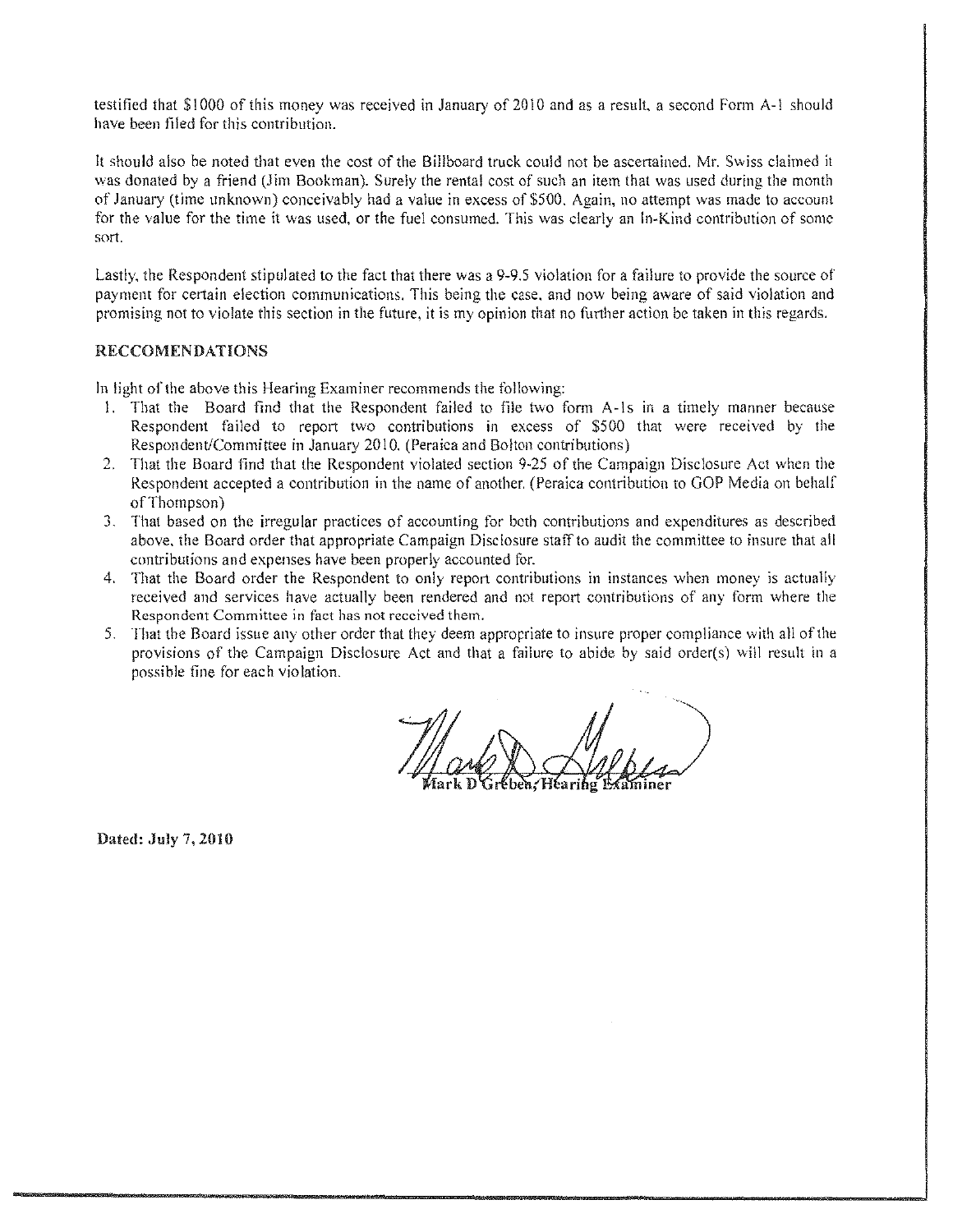10 ILCS 5/9-25Formerly cited as IL ST CH 46 ¶ 9-25

West's Smith-Hurd Illinois Compiled Statutes Annotated **[Currentness](http://web2.westlaw.com/result/documenttext.aspx?vr=2.0&findtype=L&sv=Split&rs=WLW10.06&cxt=DC&docname=ILSTCH10S5%2F9-21&disrelpos=4&rp=%2FFind%2Fdefault.wl&candisnum=1&ss=CNT&pbc=0EE27A02&db=1000008&cnt=DOC&fn=_top&n=1&scxt=WL&cfid=1&rlt=CLID_FQRLT4887892510137&ordoc=1999237476&fmqv=c&mt=Westlaw&service=Find&rlti=1#IC7FACAF0784611DF844FFFF2DE2400CD)** Chapter 10. Elections  [Act 5.](http://web2.westlaw.com/find/default.wl?sr=SB&rs=WLW10.06&jo=IL%2BST%2BCH%2B10%2B%25c2%25a7%2B5%252f9-25&ifm=NotSet&fn=_top&sv=Split&docname=PRT(002273401)+%26+BEG-DATE(%3C%3D07%2F13%2F2010)+%26+END-DATE(%3E%3D07%2F13%2F2010)+%25+CI(REFS+(DISP+%2F2+TABLE)+(MISC+%2F2+TABLE))&jh=Act+5.+Election+Code+(Refs+%26+Annos)&jl=2&pbc=23145889&ordoc=2273906&findtype=l&db=IL-ST-ANN&vr=2.0&rp=%2Ffind%2Fdefault.wl&mt=Westlaw) Election Code [\(Refs & Annos\)](http://web2.westlaw.com/find/default.wl?rs=WLW10.06&ifm=NotSet&fn=_top&sv=Split&docname=lk(ILSTCH10ACT5R)&pbc=23145889&ordoc=2273906&findtype=l&db=IL-ST-ANN&vr=2.0&rp=%2Ffind%2Fdefault.wl&mt=Westlaw)  [Article 9.](http://web2.westlaw.com/find/default.wl?sr=SB&rs=WLW10.06&jo=IL%2BST%2BCH%2B10%2B%25c2%25a7%2B5%252f9-25&ifm=NotSet&fn=_top&sv=Split&docname=PRT(002273868)+%26+BEG-DATE(%3C%3D07%2F13%2F2010)+%26+END-DATE(%3E%3D07%2F13%2F2010)+%25+CI(REFS+(DISP+%2F2+TABLE)+(MISC+%2F2+TABLE))&jh=Article+9.+Disclosure+and+Regulation+of+Campaign+Contributions+and+Expenditures+(Refs+%26+Annos)&jl=1&pbc=23145889&ordoc=2273906&findtype=l&db=IL-ST-ANN&vr=2.0&rp=%2Ffind%2Fdefault.wl&mt=Westlaw) Disclosure and Regulation of Campaign Contributions and Expenditures [\(Refs & Annos\)](http://web2.westlaw.com/find/default.wl?rs=WLW10.06&ifm=NotSet&fn=_top&sv=Split&docname=lk(ILSTCH10ACT5ART9R)&pbc=23145889&ordoc=2273906&findtype=l&db=IL-ST-ANN&vr=2.0&rp=%2Ffind%2Fdefault.wl&mt=Westlaw) **5/9-25. Anonymous contributions or in name of another prohibited**

§ 9-25. No person shall make an anonymous contribution or a contribution in the name of another person, and no person shall knowingly accept any anonymous contribution or contribution made by one person in the name of another person. Anonymous contributions shall escheat to the State of Illinois. Any political committee that receives such a contribution shall forward it immediately to the State Treasurer.

CREDIT(S)

Laws 1943, vol. 2, p. 1, § 9-25, added by P.A. 78-1183, § 1.

**Formerly** [Ill.Rev.Stat.1991, ch. 46, ¶ 9-25.](http://web2.westlaw.com/find/default.wl?tf=-1&rs=WLW10.06&fn=_top&sv=Split&docname=ILSTC46P9-25&tc=-1&pbc=23145889&ordoc=2273906&findtype=L&db=1000008&vr=2.0&rp=%2Ffind%2Fdefault.wl&mt=Westlaw)

HISTORICAL AND STATUTORY NOTES

Effective date of P.A. 78-1183, see note preceding [10 ILCS](http://web2.westlaw.com/find/default.wl?tf=-1&rs=WLW10.06&fn=_top&sv=Split&docname=ILSTCH10S5%2F9-1&tc=-1&pbc=23145889&ordoc=2273906&findtype=L&db=1000008&vr=2.0&rp=%2Ffind%2Fdefault.wl&mt=Westlaw) [5/9-1.](http://web2.westlaw.com/find/default.wl?tf=-1&rs=WLW10.06&fn=_top&sv=Split&docname=ILSTCH10S5%2F9-1&tc=-1&pbc=23145889&ordoc=2273906&findtype=L&db=1000008&vr=2.0&rp=%2Ffind%2Fdefault.wl&mt=Westlaw)

Section 4 of P.A. 78-1183 related to effect of the partial invalidity of the Act.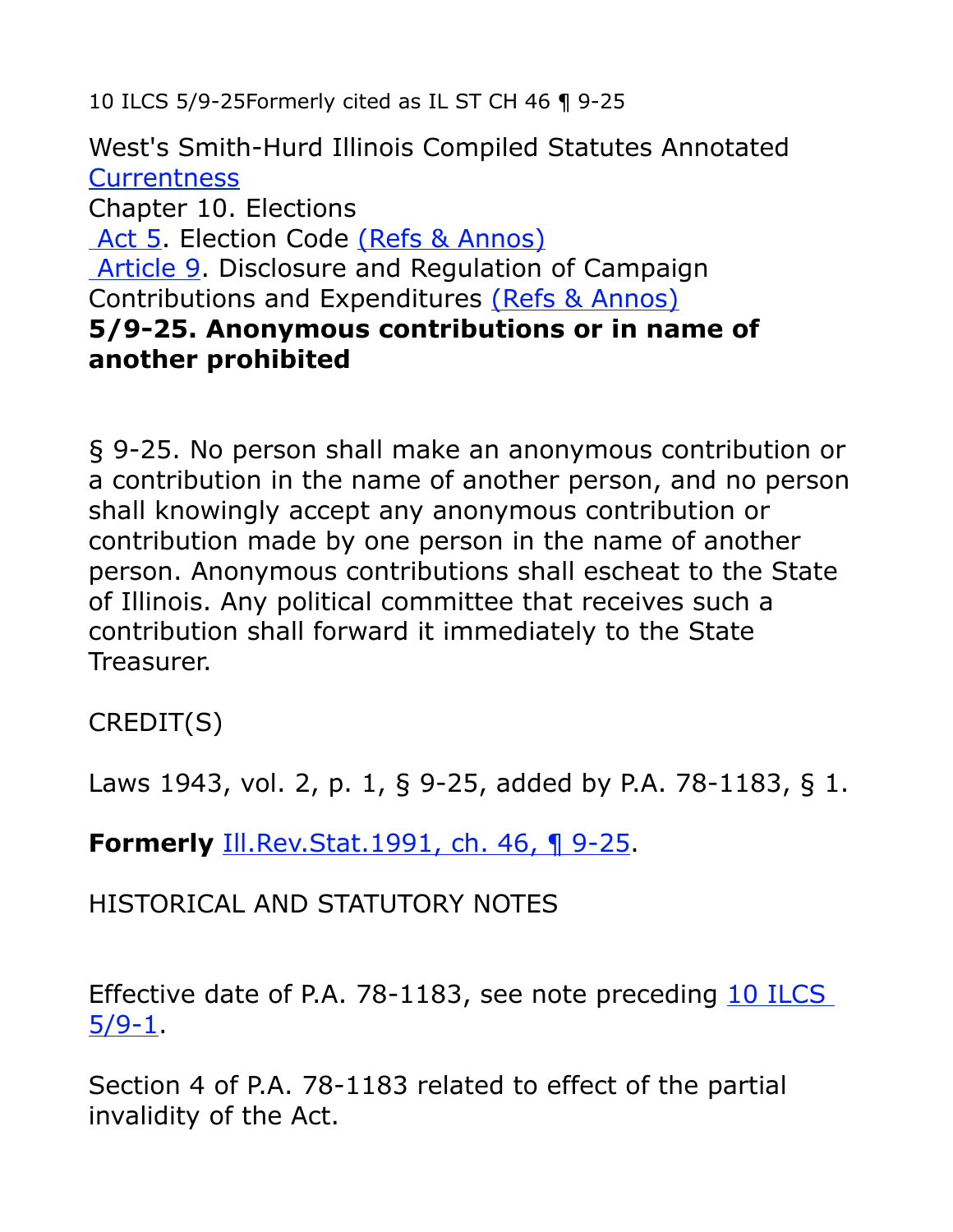LAW REVIEW AND JOURNAL COMMENTARIES

Joint campaigning by state and federal candidates. Jeffrey P. Chicoine and Tom Lindley, 1984, 72 Ill.B.J. 354.

LIBRARY REFERENCES

[Elections](http://web2.westlaw.com/digest/default.aspx?rs=WLW10.06&ifm=NotSet&fn=_top&sv=Split&pbc=23145889&docname=144&cmd=NOKEY&vr=2.0&rp=%2Fdigest%2Fdefault.aspx&mt=Westlaw) [317.2.](http://web2.westlaw.com/digest/default.aspx?rs=WLW10.06&ifm=NotSet&fn=_top&sv=Split&pbc=23145889&docname=144k317.2&cmd=NOKEY&vr=2.0&rp=%2Fdigest%2Fdefault.aspx&mt=Westlaw) Westlaw Topic No. [144.](http://web2.westlaw.com/digest/default.aspx?rs=WLW10.06&ifm=NotSet&fn=_top&sv=Split&pbc=23145889&docname=144&cmd=NOKEY&vr=2.0&rp=%2Fdigest%2Fdefault.aspx&mt=Westlaw) [C.J.S. Elections §§ 562,](http://web2.westlaw.com/find/default.wl?tf=-1&rs=WLW10.06&serialnum=0303259424&fn=_top&sv=Split&tc=-1&pbc=23145889&ordoc=2273906&findtype=Y&db=0156688&vr=2.0&rp=%2Ffind%2Fdefault.wl&mt=Westlaw) [564,](http://web2.westlaw.com/find/default.wl?tf=-1&rs=WLW10.06&serialnum=0303259426&fn=_top&sv=Split&tc=-1&pbc=23145889&ordoc=2273906&findtype=Y&db=0156688&vr=2.0&rp=%2Ffind%2Fdefault.wl&mt=Westlaw) [566,](http://web2.westlaw.com/find/default.wl?tf=-1&rs=WLW10.06&serialnum=0303259428&fn=_top&sv=Split&tc=-1&pbc=23145889&ordoc=2273906&findtype=Y&db=0156688&vr=2.0&rp=%2Ffind%2Fdefault.wl&mt=Westlaw) [571](http://web2.westlaw.com/find/default.wl?tf=-1&rs=WLW10.06&serialnum=0303259434&fn=_top&sv=Split&tc=-1&pbc=23145889&ordoc=2273906&findtype=Y&db=0156688&vr=2.0&rp=%2Ffind%2Fdefault.wl&mt=Westlaw) to [572.](http://web2.westlaw.com/find/default.wl?tf=-1&rs=WLW10.06&serialnum=0303259435&fn=_top&sv=Split&tc=-1&pbc=23145889&ordoc=2273906&findtype=Y&db=0156688&vr=2.0&rp=%2Ffind%2Fdefault.wl&mt=Westlaw)

NOTES OF DECISIONS

Anonymous contributions [2](http://web2.westlaw.com/result/documenttext.aspx?vr=2.0&findtype=L&sv=Split&rs=WLW10.06&cxt=DC&docname=ILSTCH10S5%2F9-21&disrelpos=4&rp=%2FFind%2Fdefault.wl&candisnum=1&ss=CNT&pbc=0EE27A02&db=1000008&cnt=DOC&fn=_top&n=1&scxt=WL&cfid=1&rlt=CLID_FQRLT4887892510137&ordoc=1999237476&fmqv=c&mt=Westlaw&service=Find&rlti=1#I7ED5BA60B5BF11DDAA3884F8AA31E245) Construction and application  $1$ Escheat [3](http://web2.westlaw.com/result/documenttext.aspx?vr=2.0&findtype=L&sv=Split&rs=WLW10.06&cxt=DC&docname=ILSTCH10S5%2F9-21&disrelpos=4&rp=%2FFind%2Fdefault.wl&candisnum=1&ss=CNT&pbc=0EE27A02&db=1000008&cnt=DOC&fn=_top&n=1&scxt=WL&cfid=1&rlt=CLID_FQRLT4887892510137&ordoc=1999237476&fmqv=c&mt=Westlaw&service=Find&rlti=1#I7ED656A0B5BF11DDAA3884F8AA31E245) Fraud [4](http://web2.westlaw.com/result/documenttext.aspx?vr=2.0&findtype=L&sv=Split&rs=WLW10.06&cxt=DC&docname=ILSTCH10S5%2F9-21&disrelpos=4&rp=%2FFind%2Fdefault.wl&candisnum=1&ss=CNT&pbc=0EE27A02&db=1000008&cnt=DOC&fn=_top&n=1&scxt=WL&cfid=1&rlt=CLID_FQRLT4887892510137&ordoc=1999237476&fmqv=c&mt=Westlaw&service=Find&rlti=1#I7ED6F2E0B5BF11DDAA3884F8AA31E245) Subsidiary corporations [5](http://web2.westlaw.com/result/documenttext.aspx?vr=2.0&findtype=L&sv=Split&rs=WLW10.06&cxt=DC&docname=ILSTCH10S5%2F9-21&disrelpos=4&rp=%2FFind%2Fdefault.wl&candisnum=1&ss=CNT&pbc=0EE27A02&db=1000008&cnt=DOC&fn=_top&n=1&scxt=WL&cfid=1&rlt=CLID_FQRLT4887892510137&ordoc=1999237476&fmqv=c&mt=Westlaw&service=Find&rlti=1#I7ED80450B5BF11DDAA3884F8AA31E245)

[1.](http://web2.westlaw.com/result/documenttext.aspx?vr=2.0&findtype=L&sv=Split&rs=WLW10.06&cxt=DC&docname=ILSTCH10S5%2F9-21&disrelpos=4&rp=%2FFind%2Fdefault.wl&candisnum=1&ss=CNT&pbc=0EE27A02&db=1000008&cnt=DOC&fn=_top&n=1&scxt=WL&cfid=1&rlt=CLID_FQRLT4887892510137&ordoc=1999237476&fmqv=c&mt=Westlaw&service=Find&rlti=1#I5C4E54D0E38011DE8EB6AB11B72C1D7A) Construction and application

This paragraph does not provide statutory remedy to Board of Elections for contributions made by one person in name of another person. [People ex rel. Illinois State Bd. of Elections](http://web2.westlaw.com/find/default.wl?tf=-1&rs=WLW10.06&serialnum=1982115593&fn=_top&sv=Split&tc=-1&pbc=23145889&ordoc=2273906&findtype=Y&db=0000578&vr=2.0&rp=%2Ffind%2Fdefault.wl&mt=Westlaw) [v. de Grazia, App. 1 Dist.1982, 61 Ill.Dec. 390, 105](http://web2.westlaw.com/find/default.wl?tf=-1&rs=WLW10.06&serialnum=1982115593&fn=_top&sv=Split&tc=-1&pbc=23145889&ordoc=2273906&findtype=Y&db=0000578&vr=2.0&rp=%2Ffind%2Fdefault.wl&mt=Westlaw) [Ill.App.3d 509, 434 N.E.2d 543.](http://web2.westlaw.com/find/default.wl?tf=-1&rs=WLW10.06&serialnum=1982115593&fn=_top&sv=Split&tc=-1&pbc=23145889&ordoc=2273906&findtype=Y&db=0000578&vr=2.0&rp=%2Ffind%2Fdefault.wl&mt=Westlaw)

[2.](http://web2.westlaw.com/result/documenttext.aspx?vr=2.0&findtype=L&sv=Split&rs=WLW10.06&cxt=DC&docname=ILSTCH10S5%2F9-21&disrelpos=4&rp=%2FFind%2Fdefault.wl&candisnum=1&ss=CNT&pbc=0EE27A02&db=1000008&cnt=DOC&fn=_top&n=1&scxt=WL&cfid=1&rlt=CLID_FQRLT4887892510137&ordoc=1999237476&fmqv=c&mt=Westlaw&service=Find&rlti=1#I5CB44290E38011DE8EB6AB11B72C1D7A) Anonymous contributions

Contributions, having been identified as from a specified donor, could not be "anonymous" within meaning of this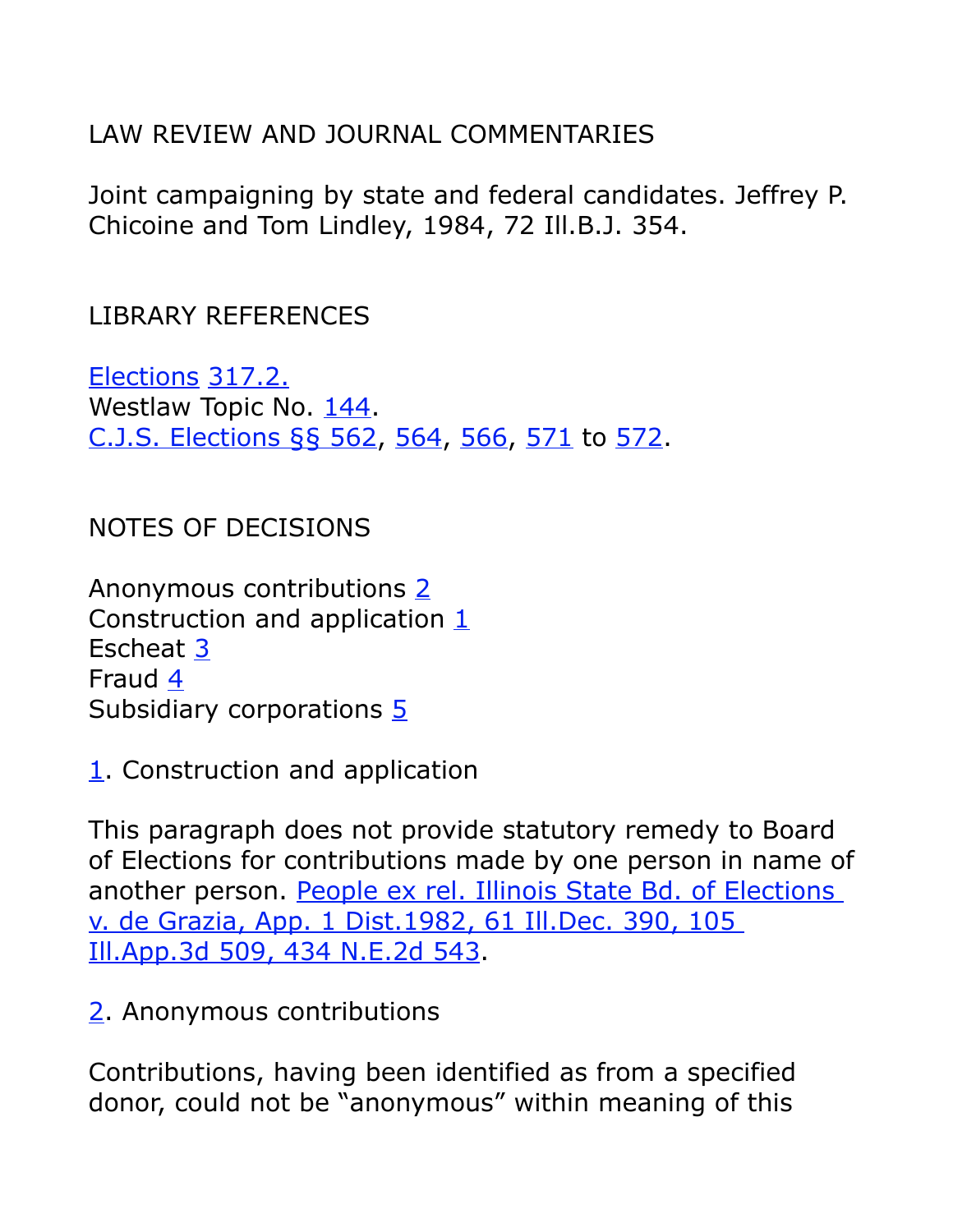paragraph. [People ex rel. Illinois State Bd. of Elections v. de](http://web2.westlaw.com/find/default.wl?tf=-1&rs=WLW10.06&serialnum=1982115593&fn=_top&sv=Split&tc=-1&pbc=23145889&ordoc=2273906&findtype=Y&db=0000578&vr=2.0&rp=%2Ffind%2Fdefault.wl&mt=Westlaw) [Grazia, App. 1 Dist.1982, 61 Ill.Dec. 390, 105 Ill.App.3d 509,](http://web2.westlaw.com/find/default.wl?tf=-1&rs=WLW10.06&serialnum=1982115593&fn=_top&sv=Split&tc=-1&pbc=23145889&ordoc=2273906&findtype=Y&db=0000578&vr=2.0&rp=%2Ffind%2Fdefault.wl&mt=Westlaw) [434 N.E.2d 543.](http://web2.westlaw.com/find/default.wl?tf=-1&rs=WLW10.06&serialnum=1982115593&fn=_top&sv=Split&tc=-1&pbc=23145889&ordoc=2273906&findtype=Y&db=0000578&vr=2.0&rp=%2Ffind%2Fdefault.wl&mt=Westlaw) [Elections 317.2](http://web2.westlaw.com/digest/default.aspx?rs=WLW10.06&ifm=NotSet&fn=_top&sv=Split&pbc=23145889&docname=144k317.2&cmd=NOKEY&vr=2.0&rp=%2Fdigest%2Fdefault.aspx&mt=Westlaw)

Terms "anonymous" contributions and contributions "in the name of another person," under this paragraph are not synonymous. [People ex rel. Illinois State Bd. of Elections v.](http://web2.westlaw.com/find/default.wl?tf=-1&rs=WLW10.06&serialnum=1982115593&fn=_top&sv=Split&tc=-1&pbc=23145889&ordoc=2273906&findtype=Y&db=0000578&vr=2.0&rp=%2Ffind%2Fdefault.wl&mt=Westlaw) [de Grazia, App. 1 Dist.1982, 61 Ill.Dec. 390, 105 Ill.App.3d](http://web2.westlaw.com/find/default.wl?tf=-1&rs=WLW10.06&serialnum=1982115593&fn=_top&sv=Split&tc=-1&pbc=23145889&ordoc=2273906&findtype=Y&db=0000578&vr=2.0&rp=%2Ffind%2Fdefault.wl&mt=Westlaw) [509, 434 N.E.2d 543.](http://web2.westlaw.com/find/default.wl?tf=-1&rs=WLW10.06&serialnum=1982115593&fn=_top&sv=Split&tc=-1&pbc=23145889&ordoc=2273906&findtype=Y&db=0000578&vr=2.0&rp=%2Ffind%2Fdefault.wl&mt=Westlaw)

# [3.](http://web2.westlaw.com/result/documenttext.aspx?vr=2.0&findtype=L&sv=Split&rs=WLW10.06&cxt=DC&docname=ILSTCH10S5%2F9-21&disrelpos=4&rp=%2FFind%2Fdefault.wl&candisnum=1&ss=CNT&pbc=0EE27A02&db=1000008&cnt=DOC&fn=_top&n=1&scxt=WL&cfid=1&rlt=CLID_FQRLT4887892510137&ordoc=1999237476&fmqv=c&mt=Westlaw&service=Find&rlti=1#I5CEBF460E38011DE8EB6AB11B72C1D7A) Escheat

As used in this paragraph escheat is penal in nature. [People](http://web2.westlaw.com/find/default.wl?tf=-1&rs=WLW10.06&serialnum=1982115593&fn=_top&sv=Split&tc=-1&pbc=23145889&ordoc=2273906&findtype=Y&db=0000578&vr=2.0&rp=%2Ffind%2Fdefault.wl&mt=Westlaw) ex rel. Illinois State Bd. of Elections v. de Grazia, App. 1 [Dist.1982, 61 Ill.Dec. 390, 105 Ill.App.3d 509, 434 N.E.2d](http://web2.westlaw.com/find/default.wl?tf=-1&rs=WLW10.06&serialnum=1982115593&fn=_top&sv=Split&tc=-1&pbc=23145889&ordoc=2273906&findtype=Y&db=0000578&vr=2.0&rp=%2Ffind%2Fdefault.wl&mt=Westlaw) [543.](http://web2.westlaw.com/find/default.wl?tf=-1&rs=WLW10.06&serialnum=1982115593&fn=_top&sv=Split&tc=-1&pbc=23145889&ordoc=2273906&findtype=Y&db=0000578&vr=2.0&rp=%2Ffind%2Fdefault.wl&mt=Westlaw)

"Escheat," as used in this paragraph means reversion or forfeiture of property to state upon happening of some event. [People ex rel. Illinois State Bd. of Elections v. de Grazia, App.](http://web2.westlaw.com/find/default.wl?tf=-1&rs=WLW10.06&serialnum=1982115593&fn=_top&sv=Split&tc=-1&pbc=23145889&ordoc=2273906&findtype=Y&db=0000578&vr=2.0&rp=%2Ffind%2Fdefault.wl&mt=Westlaw) [1 Dist.1982, 61 Ill.Dec. 390, 105 Ill.App.3d 509, 434 N.E.2d](http://web2.westlaw.com/find/default.wl?tf=-1&rs=WLW10.06&serialnum=1982115593&fn=_top&sv=Split&tc=-1&pbc=23145889&ordoc=2273906&findtype=Y&db=0000578&vr=2.0&rp=%2Ffind%2Fdefault.wl&mt=Westlaw) [543.](http://web2.westlaw.com/find/default.wl?tf=-1&rs=WLW10.06&serialnum=1982115593&fn=_top&sv=Split&tc=-1&pbc=23145889&ordoc=2273906&findtype=Y&db=0000578&vr=2.0&rp=%2Ffind%2Fdefault.wl&mt=Westlaw)

# [4.](http://web2.westlaw.com/result/documenttext.aspx?vr=2.0&findtype=L&sv=Split&rs=WLW10.06&cxt=DC&docname=ILSTCH10S5%2F9-21&disrelpos=4&rp=%2FFind%2Fdefault.wl&candisnum=1&ss=CNT&pbc=0EE27A02&db=1000008&cnt=DOC&fn=_top&n=1&scxt=WL&cfid=1&rlt=CLID_FQRLT4887892510137&ordoc=1999237476&fmqv=c&mt=Westlaw&service=Find&rlti=1#I5D1F6070E38011DE8EB6AB11B72C1D7A) Fraud

Where directors of client association knew about "\$300 fund," wherein \$300 was collected from currency exchange orders at start of each state legislative session for purpose of establishing a fund from which to reimburse members for political contribution, and did not disclose that fund to law firm which represented client association in preparing reports to be filed with the Illinois State Board of Elections, where they knew that disclosure had not been made in reports, and where there was no showing of negligence, only reasonable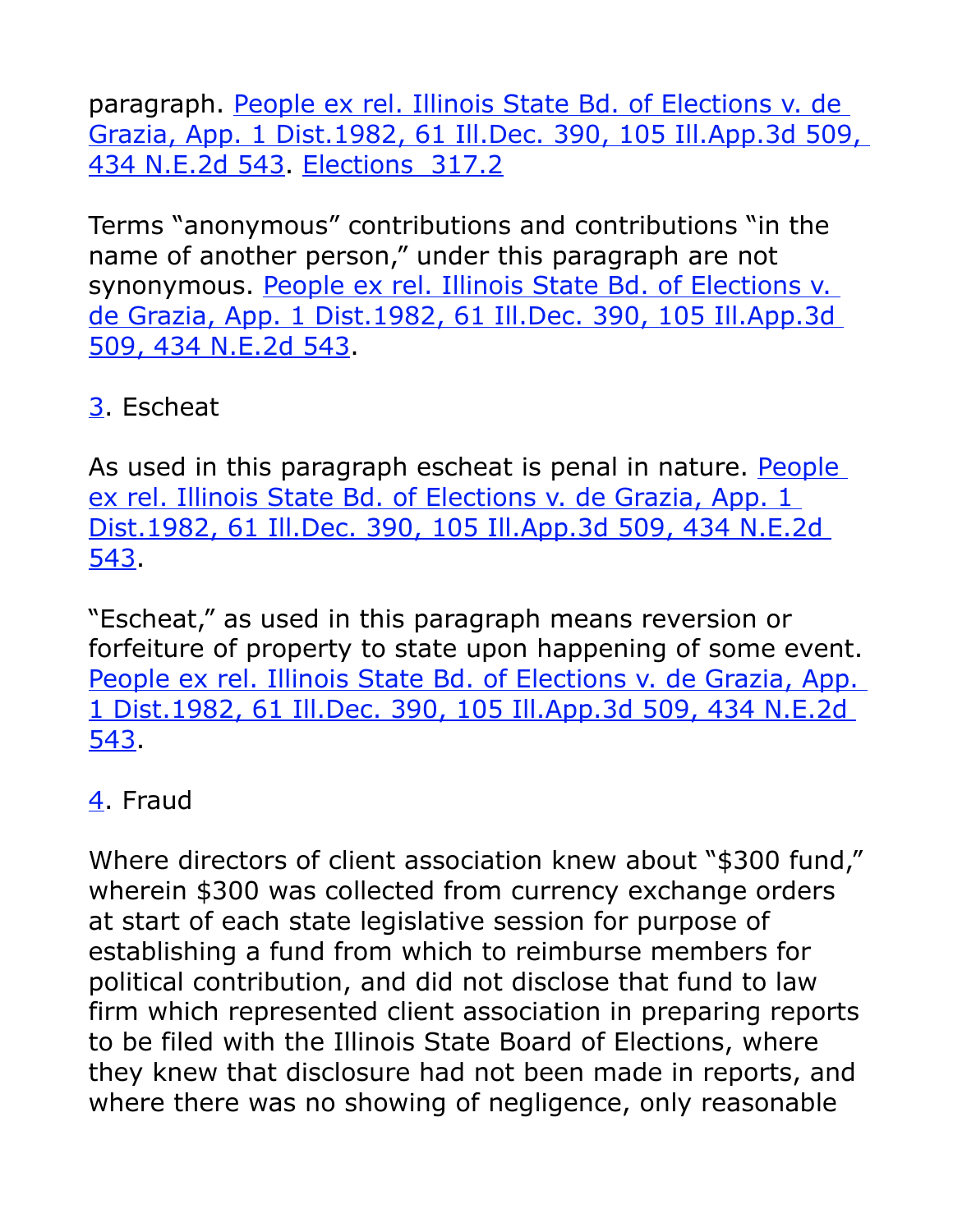inference that could be drawn was that association intentionally failed to report its secret fund used to reimburse members for political contributions and, thus, there was prima facie showing of fraud. [In re Special September 1978](http://web2.westlaw.com/find/default.wl?tf=-1&rs=WLW10.06&serialnum=1980117584&fn=_top&sv=Split&tc=-1&pbc=23145889&ordoc=2273906&findtype=Y&db=0000350&vr=2.0&rp=%2Ffind%2Fdefault.wl&mt=Westlaw) [Grand Jury \(II\), C.A.7 \(Ill.\)1980, 640 F.2d 49.](http://web2.westlaw.com/find/default.wl?tf=-1&rs=WLW10.06&serialnum=1980117584&fn=_top&sv=Split&tc=-1&pbc=23145889&ordoc=2273906&findtype=Y&db=0000350&vr=2.0&rp=%2Ffind%2Fdefault.wl&mt=Westlaw) [Elections](http://web2.westlaw.com/digest/default.aspx?rs=WLW10.06&ifm=NotSet&fn=_top&sv=Split&pbc=23145889&docname=144k317.4&cmd=NOKEY&vr=2.0&rp=%2Fdigest%2Fdefault.aspx&mt=Westlaw) [317.4](http://web2.westlaw.com/digest/default.aspx?rs=WLW10.06&ifm=NotSet&fn=_top&sv=Split&pbc=23145889&docname=144k317.4&cmd=NOKEY&vr=2.0&rp=%2Fdigest%2Fdefault.aspx&mt=Westlaw)

Even though neither name of association nor any reference to currency exchange industry appeared in ad hoc group reports filed with Illinois State Board of Elections, where reports did in fact describe workings of association, and where Illinois law was uninterpreted by courts at time of filing and Attorney General's opinion stating that since action of commissioners in question was beyond their power it would be more appropriate if they filed in their own names as a private interest group rather than in name of park district was arguably relevant, trial judge did not abuse discretion in failing to find prima facie fraud because reports were not filed in name of association. [In re Special September 1978 Grand](http://web2.westlaw.com/find/default.wl?tf=-1&rs=WLW10.06&serialnum=1980117584&fn=_top&sv=Split&tc=-1&pbc=23145889&ordoc=2273906&findtype=Y&db=0000350&vr=2.0&rp=%2Ffind%2Fdefault.wl&mt=Westlaw) [Jury \(II\), C.A.7 \(Ill.\)1980, 640 F.2d 49.](http://web2.westlaw.com/find/default.wl?tf=-1&rs=WLW10.06&serialnum=1980117584&fn=_top&sv=Split&tc=-1&pbc=23145889&ordoc=2273906&findtype=Y&db=0000350&vr=2.0&rp=%2Ffind%2Fdefault.wl&mt=Westlaw) [Elections 317.4](http://web2.westlaw.com/digest/default.aspx?rs=WLW10.06&ifm=NotSet&fn=_top&sv=Split&pbc=23145889&docname=144k317.4&cmd=NOKEY&vr=2.0&rp=%2Fdigest%2Fdefault.aspx&mt=Westlaw)

[5.](http://web2.westlaw.com/result/documenttext.aspx?vr=2.0&findtype=L&sv=Split&rs=WLW10.06&cxt=DC&docname=ILSTCH10S5%2F9-21&disrelpos=4&rp=%2FFind%2Fdefault.wl&candisnum=1&ss=CNT&pbc=0EE27A02&db=1000008&cnt=DOC&fn=_top&n=1&scxt=WL&cfid=1&rlt=CLID_FQRLT4887892510137&ordoc=1999237476&fmqv=c&mt=Westlaw&service=Find&rlti=1#I5D573950E38011DE8EB6AB11B72C1D7A) Subsidiary corporations

A subsidiary corporation does not make a prohibited contribution in the name of another in violation of this section by making a political contribution from its funds at the direction of its parent corporation. 1998 Ill. Atty. Gen. Op. 004.

10 I.L.C.S. 5/9-25, IL ST CH 10 § 5/9-25

Current through P.A. 96-955 of the 2010 Reg. Sess.

Copr (c) 2010 Thomson Reuters